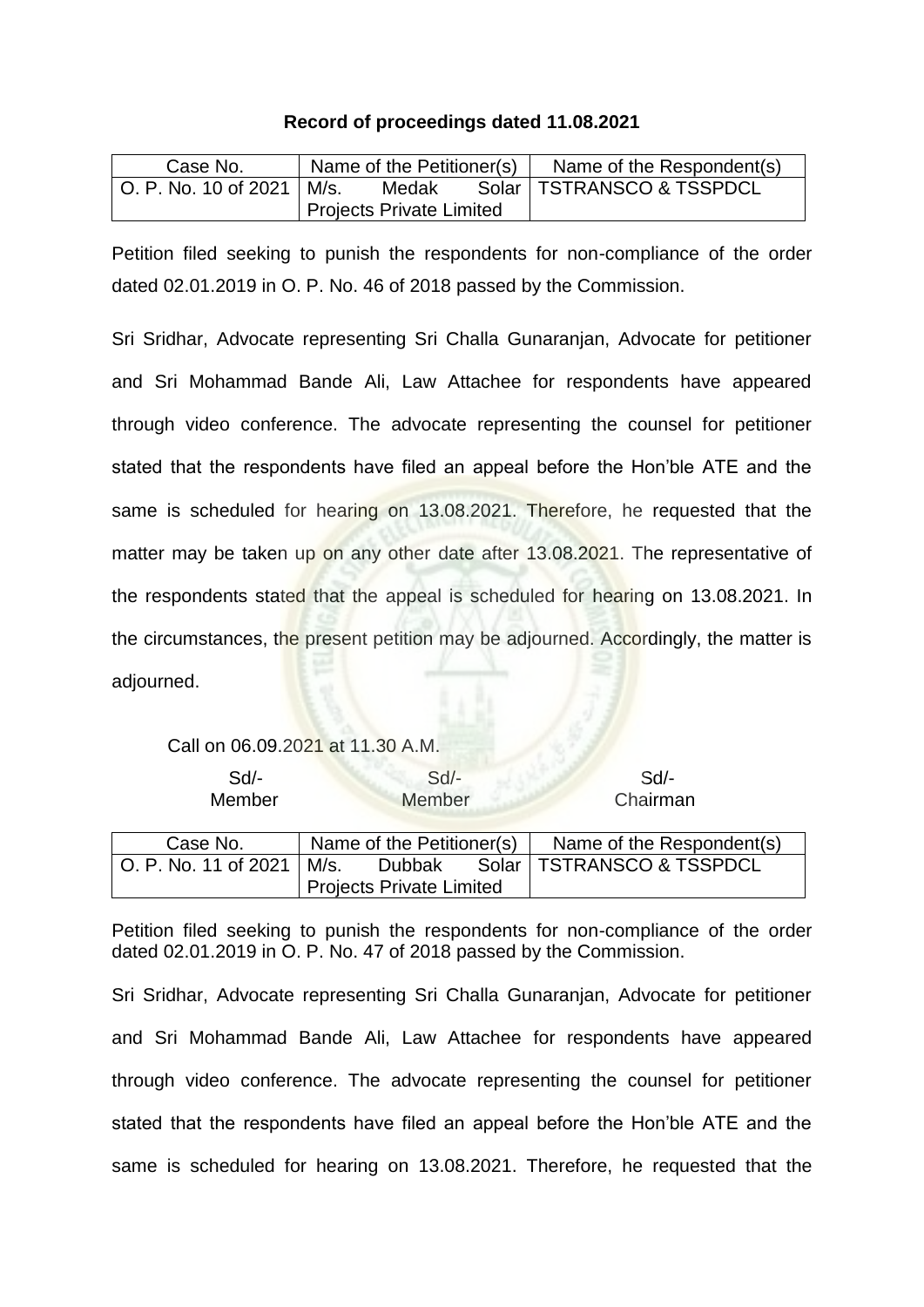matter may be taken up on any other date after 13.08.2021. The representative of the respondents stated that the appeal is scheduled for hearing on 13.08.2021. In the circumstances, the present petition may be adjourned. Accordingly, the matter is adjourned.

Call on 06.09.2021 at 11.30 A.M.

| $Sd$ -               | Sd                        | Sd/-                           |
|----------------------|---------------------------|--------------------------------|
| Member               | Member                    | Chairman                       |
|                      |                           |                                |
| Case No.             | Name of the Petitioner(s) | Name of the Respondent(s)      |
| O. P. No. 12 of 2021 | M/s. Sarvotham Care       | <b>TSTRANSCO &amp; TSSPDCL</b> |

Petition filed seeking to punish the respondents for non-compliance of the order dated 02.01.2019 in O. P. No. 61 of 2018 passed by the Commission.

Sri Sridhar, Advocate representing Sri Challa Gunaranjan, Advocate for petitioner and Sri Mohammad Bande Ali, Law Attachee for respondents have appeared through video conference. The advocate representing the counsel for petitioner stated that the respondents have filed an appeal before the Hon'ble ATE and the same is scheduled for hearing on 13.08.2021. Therefore, he requested that the matter may be taken up on any other date after 13.08.2021. The representative of the respondents stated that the appeal is scheduled for hearing on 13.08.2021. In the circumstances, the present petition may be adjourned. Accordingly, the matter is adjourned.

## Call on 06.09.2021 at 11.30 A.M.

| $Sd$ -              | Sd                                           | Sd                        |
|---------------------|----------------------------------------------|---------------------------|
| Member              | Member                                       | Chairman                  |
|                     |                                              |                           |
| Case No.            | Name of the Petitioner(s)                    | Name of the Respondent(s) |
|                     | I. A. No. 13 of 2019   M/s. VBC Ferro Alloys | TSSPDCL & SE (O)          |
|                     | Limited                                      | Sangareddy TSSPDCL        |
| O. P. No. 4 of 2013 |                                              |                           |

Application filed seeking revisiting the conditions stipulated in the retail supply tariff order for FY 2013-14 for category of HT-I (B) consumers.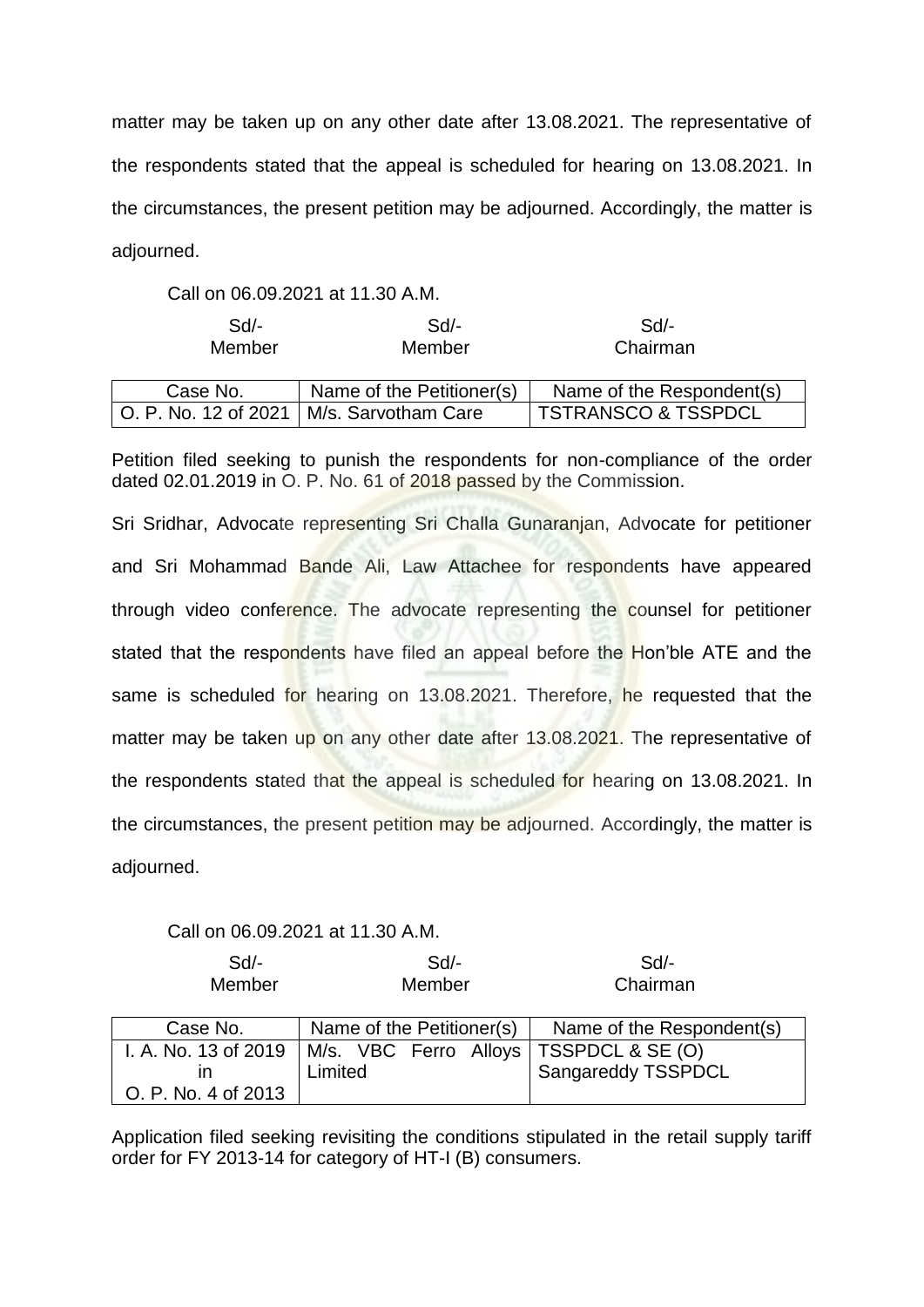Sri Sridhar, Advocate representing Sri Challa Gunaranjan, Advocate for applicant and Sri Mohammad Bande Ali, Law Attachee for respondents have appeared through video conference. The advocate representing the counsel for applicant has sought further time for filing the rejoinder, as the authorized person has been changed and the new person has already completed the task, as such the same will be filed immediately. The Commission observed that the applicant took time for filing rejoinder on several occasions and as such, the matter has been posted today for final hearing including filing of rejoinder. However, the advocate persisted with the request and stated that the rejoinder will be filed by tomorrow itself. Having regard to the request of the counsel for the applicant, the matter is adjourned on the condition that the rejoinder shall be filed immediately duly making available a copy of the same to the respondents, either physically or by email and no further adjournment will be granted in the matter, as it will be heard finally.

Call on 06.09.2021 at 11.30 A.M.

| Sd/-   | Sd/-          | Sd/-     |
|--------|---------------|----------|
| Member | <b>Member</b> | Chairman |

| Case No.            |                                                                 | Name of the Petitioner(s) Name of the Respondent(s) |
|---------------------|-----------------------------------------------------------------|-----------------------------------------------------|
|                     | I. A. No. 14 of 2019   M/s. VBC Ferro Alloys   TSSPDCL & SE (O) |                                                     |
|                     | Limited                                                         | Sangareddy TSSPDCL                                  |
| O. P. No. 4 of 2012 |                                                                 |                                                     |

Application filed seeking revisiting the conditions stipulated in the retail supply tariff order for FY 2012-13 for category of HT-I (B) consumers.

Sri Sridhar, Advocate representing Sri Challa Gunaranjan, Advocate for applicant and Sri Mohammad Bande Ali, Law Attachee for respondents have appeared through video conference. The advocate representing the counsel for applicant has sought further time for filing the rejoinder, as the authorized person has been changed and the new person has already completed the task, as such the same will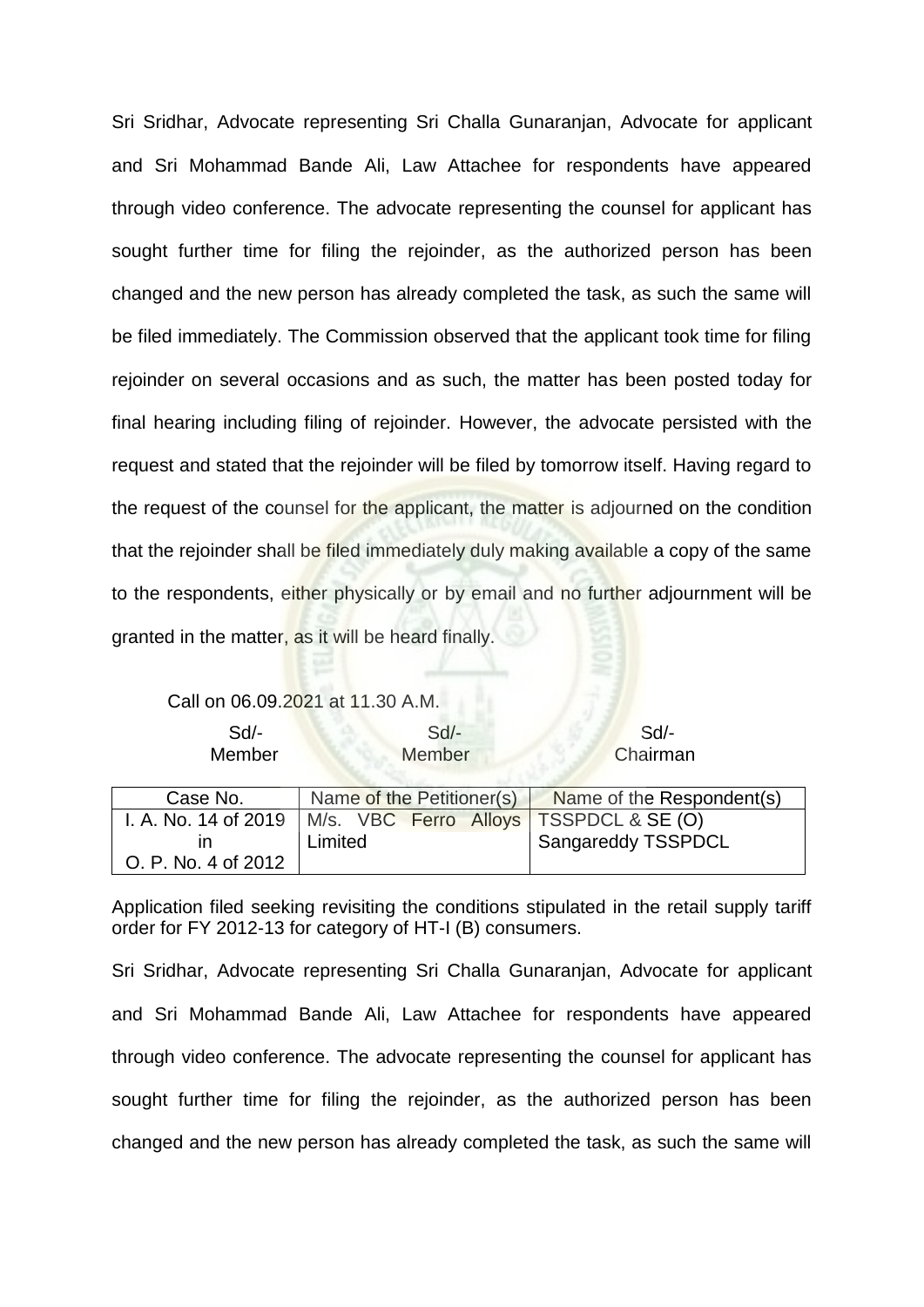be filed immediately. The Commission observed that the applicant took time for filing rejoinder on several occasions and as such, the matter has been posted today for final hearing including filing of rejoinder. However, the advocate persisted with the request and stated that the rejoinder will be filed by tomorrow itself. Having regard to the request of the counsel for the applicant, the matter is adjourned on the condition that the rejoinder shall be filed immediately duly making available a copy of the same to the respondents, either physically or by email and no further adjournment will be granted in the matter, as it will be heard finally.

Call on 06.09.2021 at 11.30 A.M.

| $Sd$ -                    | $Sd$ -                       | $Sd$ -                    |
|---------------------------|------------------------------|---------------------------|
| Member                    | Member                       | Chairman                  |
| Case No.                  | Name of the<br>Petitioner(s) | Name of the Respondent(s) |
| I. A. (SR) No. 28 of 2019 | M/s. VBC Ferro Alloys        | TSSPDCL & SE (O)          |
| ın                        | Limited                      | Sangareddy TSSPDCL        |
| O. P. No. 21 of 2017      |                              |                           |

Application filed seeking revisiting the conditions stipulated in the retail supply tariff order for FY 2018-19 for category of HT-I (B) consumers.

Sri Sridhar, Advocate representing Sri Challa Gunaranjan, Advocate for applicant and Sri Mohammad Bande Ali, Law Attachee for respondents have appeared through video conference. The advocate representing the counsel for applicant has sought further time for filing the rejoinder, as the authorized person has been changed and the new person has already completed the task, as such the same will be filed immediately. The Commission observed that the applicant took time for filing rejoinder on several occasions and as such, the matter has been posted today for final hearing including filing of rejoinder. However, the advocate persisted with the request and stated that the rejoinder will be filed by tomorrow itself. Having regard to the request of the counsel for the applicant, the matter is adjourned on the condition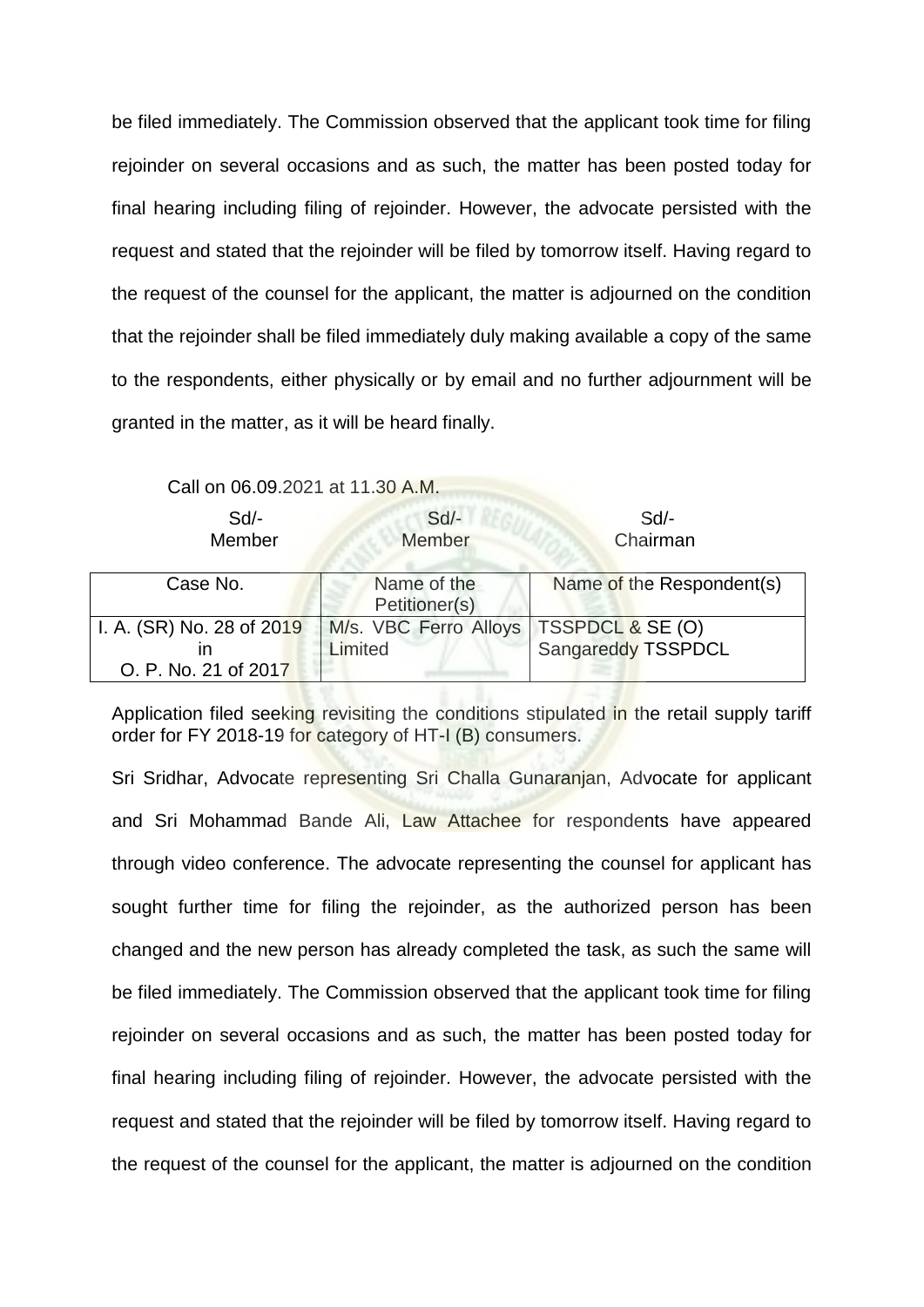that the rejoinder shall be filed immediately duly making available a copy of the same to the respondents, either physically or by email and no further adjournment will be granted in the matter, as it will be heard finally.

Call on 06.09.2021 at 11.30 A.M.

| Sd/-<br>Member       | Sd/-<br>Member            | Sd<br>Chairman                                    |
|----------------------|---------------------------|---------------------------------------------------|
| Case No.             | Name of the Petitioner(s) | Name of the Respondent(s)                         |
| O. P. No. 27 of 2021 |                           | M/s. Paramount Minerals   TSSPDCL, its CGM (IPC & |
|                      | & Chemicals Limited       | RAC) & TSPCC                                      |

Petition filed seeking extension of SCOD and consequently reimbursement of the penalty.

Sri Sridhar, Advocate representing Sri Challa Gunaranjan, advocate for petitioner and Sri. Mohammad Bande Ali, Law Attachee, for the respondents have appeared through video conference. The counsel for petitioner stated that the matter is coming up for hearing today for first time and the counter affidavit of the respondents is to be filed. The representative of the respondents sought time for filing counter affidavit in the matter. Accordingly, the matter is adjourned.

|                      | Call on 06.09.2021 at 11.30 AM. |                                |
|----------------------|---------------------------------|--------------------------------|
| $Sd$ -               | $Sd$ -                          | $Sd$ -                         |
| Member               | Member                          | Chairman                       |
|                      |                                 |                                |
| Case No.             | Name of the Petitioner(s)       | Name of the Respondent(s)      |
| O. P. No. 26 of 2021 | M/s. MSN Laboratories           | <b>TSSLDC, TSTRANSCO &amp;</b> |
|                      | <b>Private Limited</b>          | <b>TSSPDCL</b>                 |

Petition filed seeking no objection certificate for procurement of power under STOA. Sri. Uma Shankar, Advocate for petitioner and Sri Mohammad Bande Ali, Law Attachee for respondents have appeared through video conference. The counsel for petitioner stated that the matter is coming up for hearing today for first time and the counter affidavit of the respondents is to be filed. The representative of the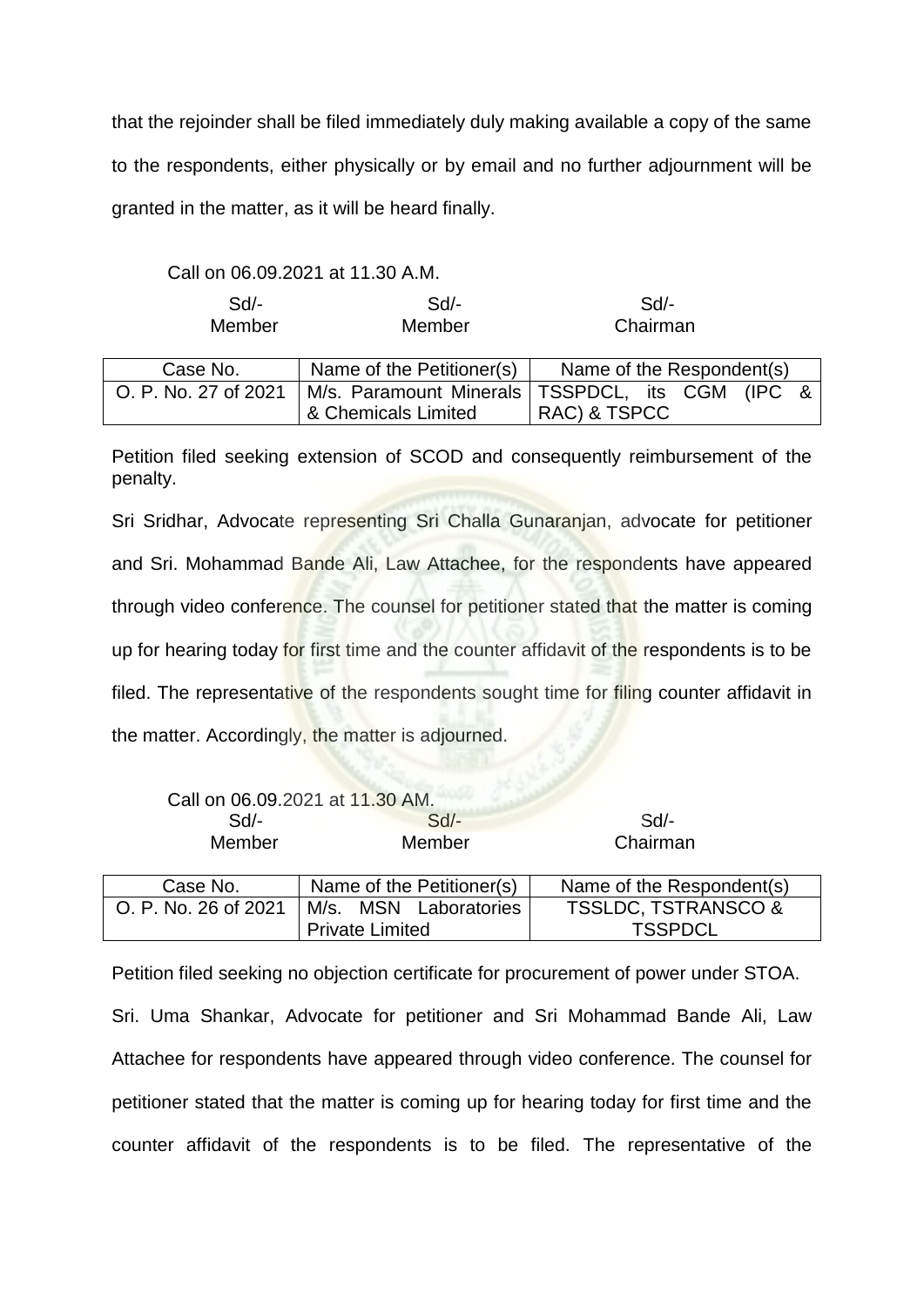respondents sought time for filing counter affidavit in the matter. Accordingly, the matter is adjourned.

|                      | Call on 06.09.2021 at 11.30 AM. |                           |  |
|----------------------|---------------------------------|---------------------------|--|
| Sd                   | Sd                              | Sd/-                      |  |
| Member<br>Member     |                                 | Chairman                  |  |
|                      |                                 |                           |  |
| Case No.             | Name of the Petitioner(s)       | Name of the Respondent(s) |  |
| O. P. No. 3 of 2021  | M/s. REI Power Bazaar           | TSTRANSCO, TSDISCOMs &    |  |
| &                    | <b>Private Limited</b>          | <b>TSGENCO</b>            |  |
| I. A. No. 29 of 2017 |                                 |                           |  |

Petition filed seeking to establish power market (power exchange) in the State of Telangana U/s 86 (1) (k) r/w Sec. 66 of the Act, 2003.

I. A. filed seeking to receive documents on file for consideration of the original petition.

Sri Koushik Soni, Advocate representing Sri P. Vikram, counsel for the petitioner and Sri. D. N. Sarma, OSD (Leagal & Commercial) for the respondents have appeared through video conference. The advocate representing the counsel for petitioner stated that the petitioner needs further time of two months to proceed with the matter. The representative of the respondents sought to submit his line of arguments which has been permitted by the Commission.

The representative of the respondents stated that the petitioner has sought orders of the Commission to establish a market based on the concept of over the counter involving bilateral transactions. To emphasize his point, he has read over the prayer in the petition. The reference is made also to the provisions of the Act, 2003 and the regulation framed by the Central Electricity Regulatory Commission (CERC) for establishment of power market including energy exchange. It is his case that there are no regulations of this Commission insofar as intrastate energy exchange or market as had been envisaged by the CERC.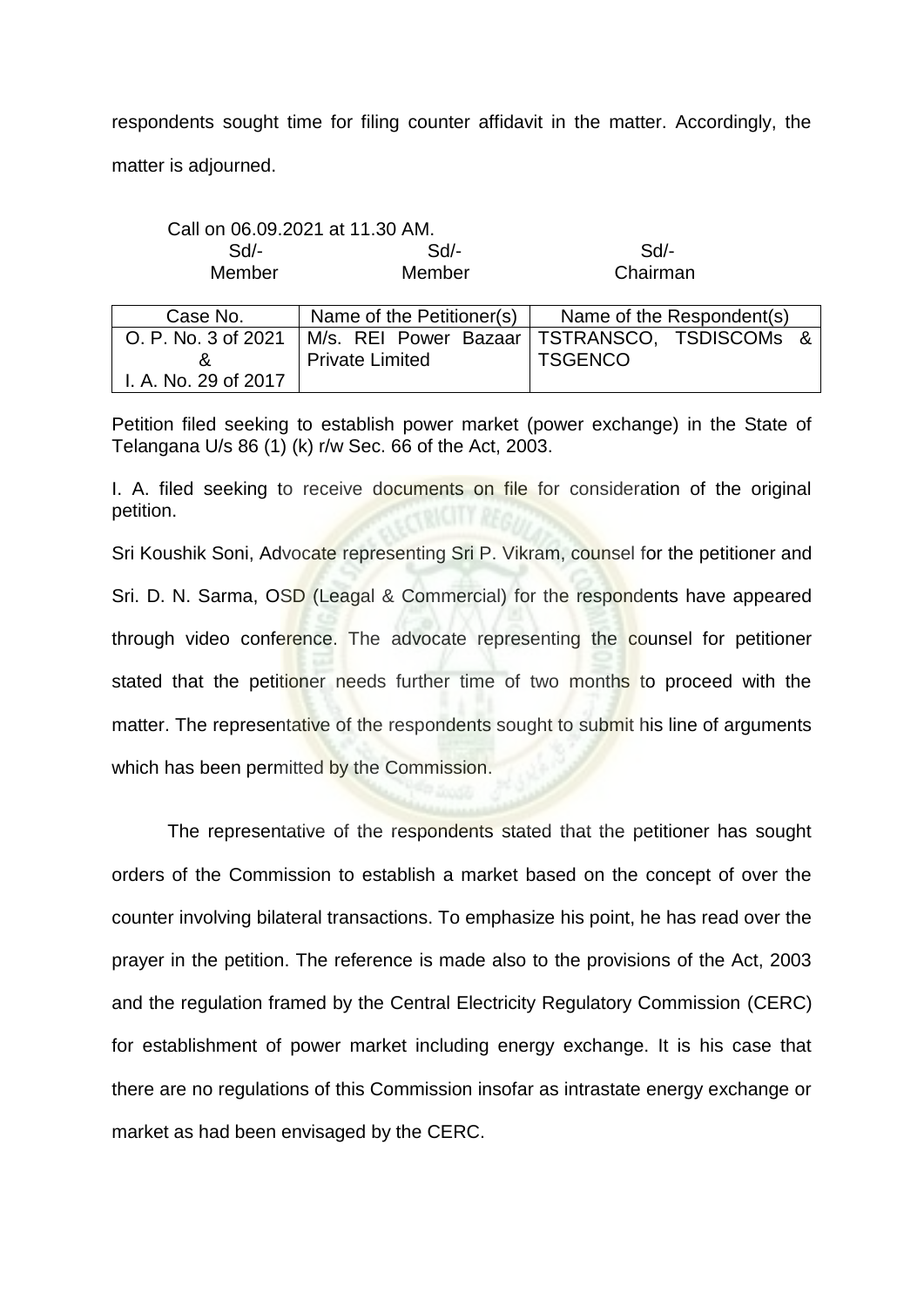The representative of the respondents stated that at the national level, there is an energy exchange in the form of India Energy Exchange and the petitioner is intending to establish a similar one at the level of the state, but limiting it to over counter trading, which is mostly a bilateral transaction and not a multilateral transaction.

The representative of the respondents explained that the transactions undertaken by the exchange are not opaque and are governed by the regulations of the CERC. The concept of over the counter proposed by the petitioner does not involve the exchange, as it is mostly a transaction between two parties that is buyer and seller. Whereas in case of exchange, the transactions are routed through the exchange and neither the buyers nor the sellers are visible to each other. The entire transaction is anonymous. The transactions are balanced as the equilibrium is achieved towards the capacity and price, as there will be several buyers and sellers and the whole exercise is done transparently.

The representative of the respondents stated that the energy exchange had several schemes of transactions starting with day ahead market (DAM) and they were further developed to several mechanisms regarding the sale and supply of energy. The latest scheme is with regard to real time advanced market including the recently started real time markets. The energy exchange charges the players in the exchange at 0.2 paise per transaction, whereas no such proposal is made in the petition filed by the petitioner. It also did not indicate about the mechanism required to control the players in the market.

The representative of the respondents stated that the petitioner sought to rely on the independent power producers and HT consumers in the state of Telangana.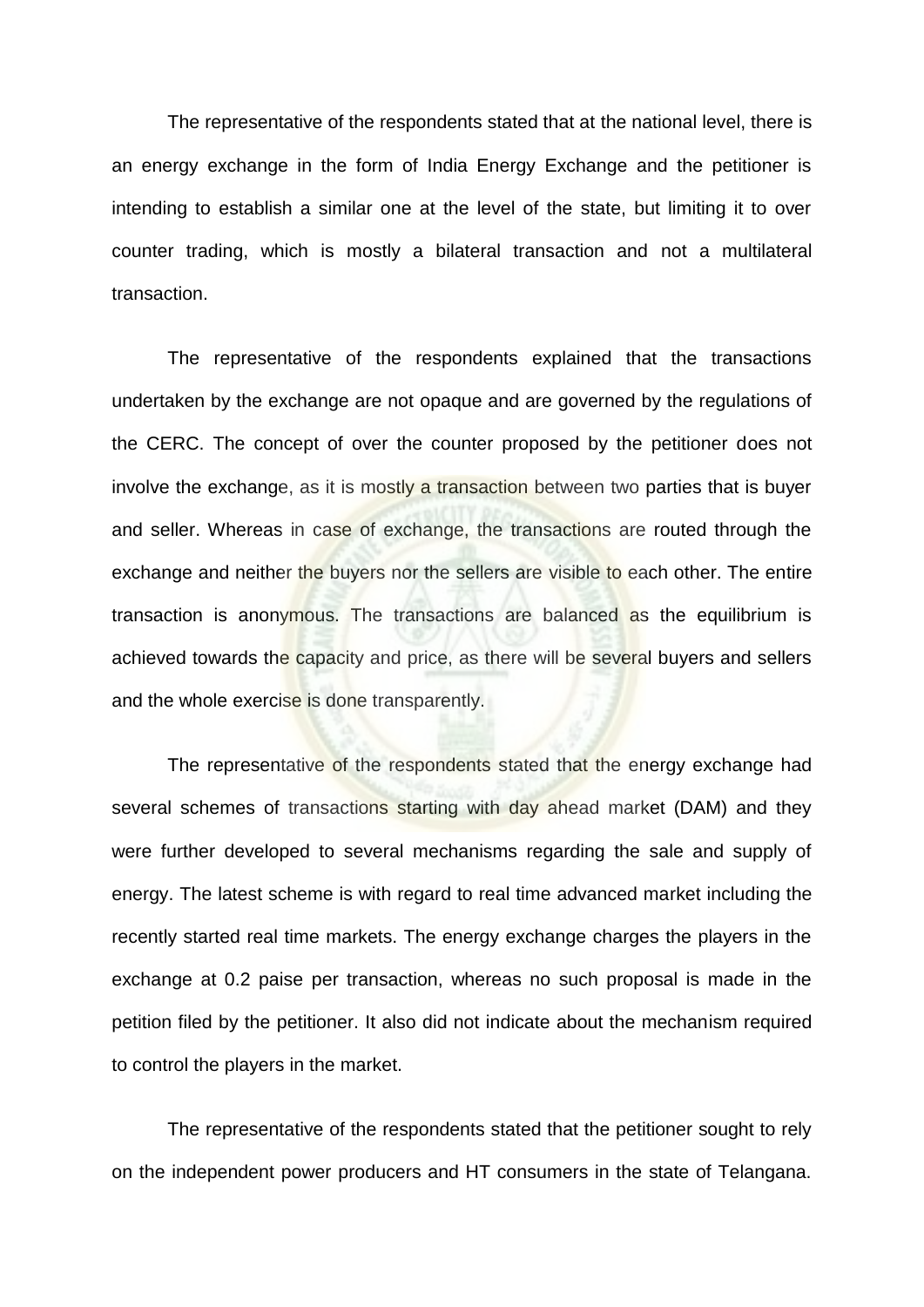According to DISCOM, there are not many power producers and HT consumers in the state of Telangana. If the market is allowed to be established in the state of Telangana, most of the HT consumers will be out of the retail supply business of the DISCOM and as such, there will be huge loss to the DISCOM. It is noticed that the petitioner has not assessed the volume of trade that is likely to be generated in the state of Telangana. However, while filing similar application before the Andhra Pradesh Electricity Regulatory Commission, it has been stated that there are about 38 generators and 136 HT consumers according to the petitioner. Therefore, there might be a suitable market, which can be established in the state of Andhra Pradesh, but the same is not feasible in the state of Telangana.

The representative of the respondents stated that allowing market may result in cartelization by the generators and gaming of power generation, which may be detrimental to the interest of the state. Also it is relevant to notice that there is not much surplus power for being placed on market conditions and traded in a market. If there are large number of players, the price discovered will be a reasonable and a proactive consumers centric one. Otherwise, it is detrimental to the consumers of the state. There is likelihood of transmission corridor congestion for which price is determined separately, namely, aria clearance price, whereas a regular transaction under IEX would involve forbearance price.

The representative of the respondents stated that the petitioner had approached several Commissions requesting to develop market in the respective states. It had approached Rajasthan, Kerala, Haryana and Odisha. In the case of Rajasthan, Kerala and Haryana, the respective Commissions have rejected the applications filed by the petitioner. Insofar as Odisha is concerned, the said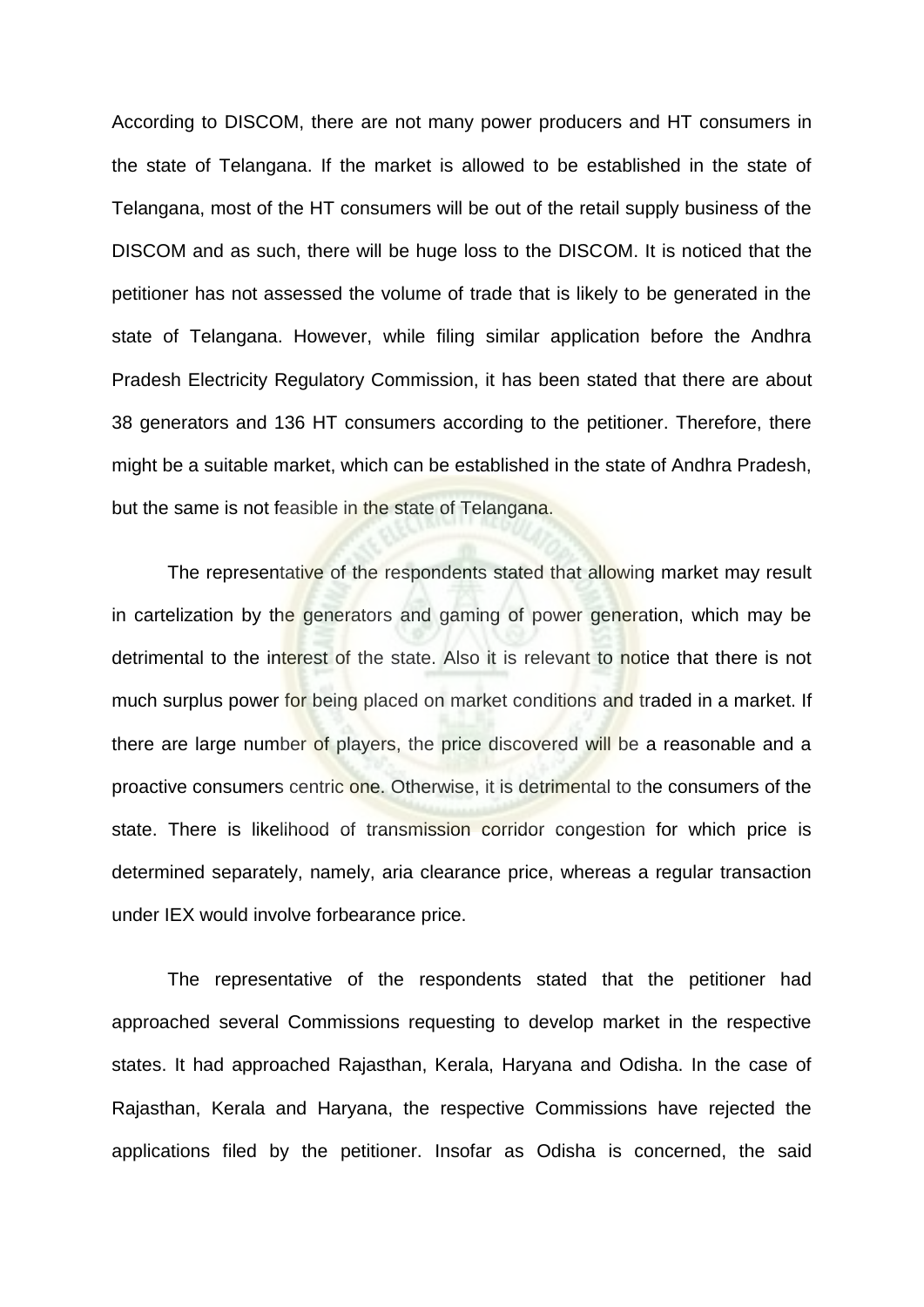Commission had agreed to allow establishment of market on 'in-principle' basis, but required the petitioner to satisfy it about the financial and technical capabilities in accordance with the energy exchange regulation of CERC. There is no regulation issued by the Commission regarding energy exchange. The petitioner has relied on intrastate trading regulation of 2005, which is not applicable to the case of the petitioner as the proposal is under section 66 of the Act, 2003 relating to development of market. There is no regulation for the Commission with regard to markets also.

The representative of the respondents, accordingly, sought rejection of the petition, though it was 'in-principle' allowed by the Commission earlier by order dated 06.12.2018 while directing the petitioner to file additional documents relating to technical and financial aspects. It is not clear whether the petitioner has filed the required documents as directed by the Commission.

The advocate representing the counsel for the petitioner reiterated his request for adjourning the matter. At the instance of the petitioner, the matter is finally adjourned with the condition that no further adjournments will be allowed and the petitioner should file all the documents as directed by the Commission, if not already filed.

Call on 27.09.2021 at 11.30 AM.

| $Sd$ -<br>Member                    | Sd<br>Member                      | Sd<br>Chairman                   |
|-------------------------------------|-----------------------------------|----------------------------------|
| Case No.                            | Name of the Petitioner(s)         | Name of the Respondent(s)        |
| I. A. No. 9 of 2021                 | Hyderabad Metropolitan TSDISCOMs, | Chief<br>Spl.                    |
| In                                  | Supply<br>Water                   | & Secretary, Energy Dept. & Spl. |
| O. P. No. 18 of 2020 Sewerage Board |                                   | Chief Secretary, Fin. Dept.      |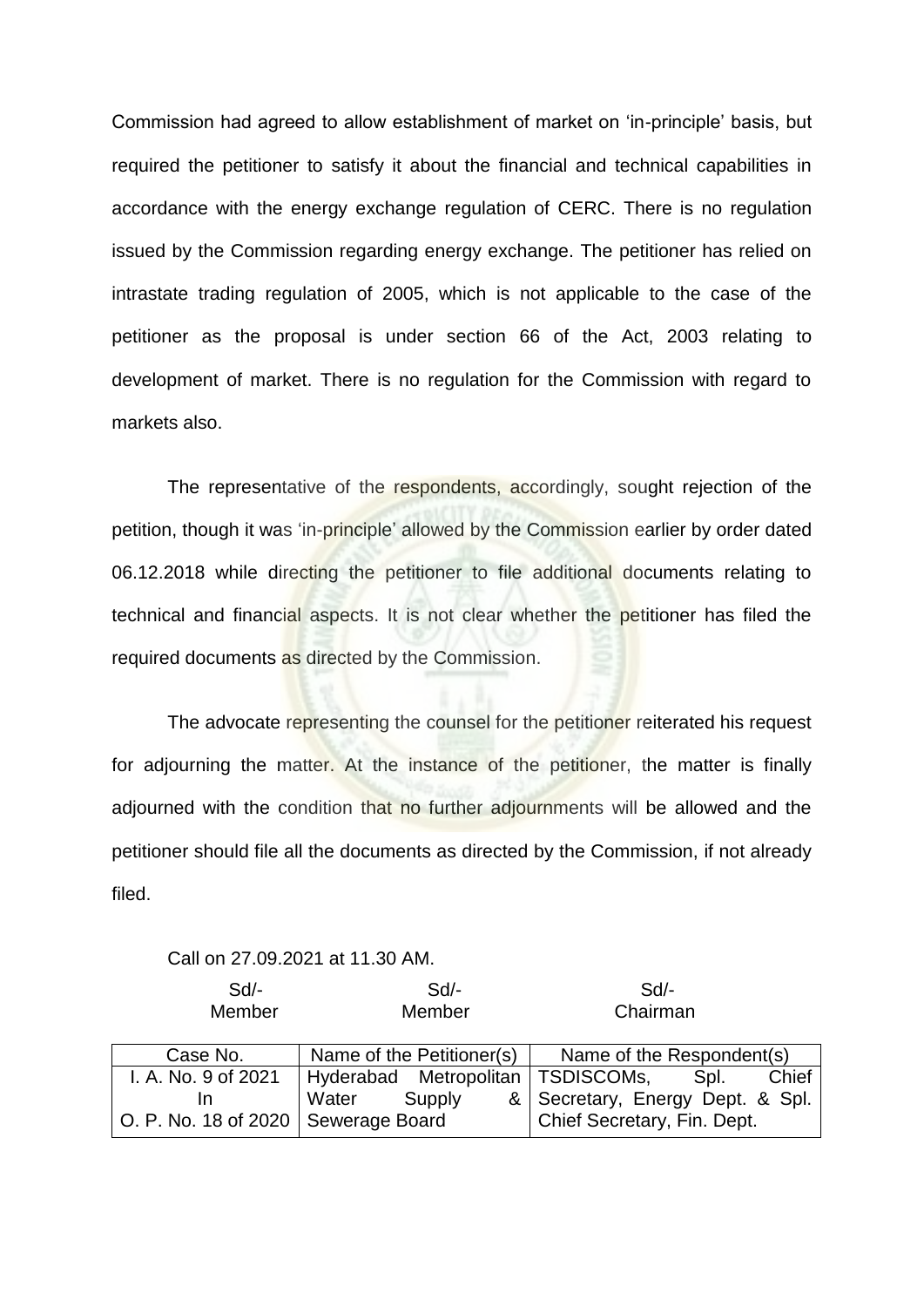Application filed seeking extension of benefit in the tariff as ordered in the order dated 18.07.2020 in O. P. No. 18 of 2020 for FY 2021-22 and may be continued further.

Sri R. Sathyalingam, OSD (Fin. & Legal) for applicant and Sri. Mohammad Bande Ali, Law Attachee, for the respondents have appeared through video conference. The representative of the applicant stated that the present application is filed for continuation of the tariff fixed by the Commission that is payable by the applicant towards power charges to the respondents for FY 2021-22 and further eternal period. The Commission had determined the tariff for the applicant on the lines of metro rail project. Though the Commission had already extended the benefit of concessional tariff for FY 2018-19, 2019-20 and 2020-21 in terms of the directions of the government under section 108 of the Act, 2003, the same may be further extended for the present financial year as also eternally.

The representative of the respondents stated that the application is premature and may be refused. It is his case that the Commission had already passed orders on 28.03.2021 extending the tariff applicable for FY 2018-19 along with amendment until the Commission passes a fresh order for tariff insofar as FY 2021-22 is concerned. Therefore, the interest of the applicant is already protected. He also stated that the present application is uncalled for due to the reason that the Commission had itself in its original order made it conditional that the tariff will be applicable only upon receipt of subvention from the government towards loss sustained by the DISCOM. At present, the DISCOM is yet to receive subvention for the earlier period, as such, it is not in a position to extend the concessional tariff to the applicant, unless, the government fulfils its obligation. He sought rejection of the application filed by the applicant.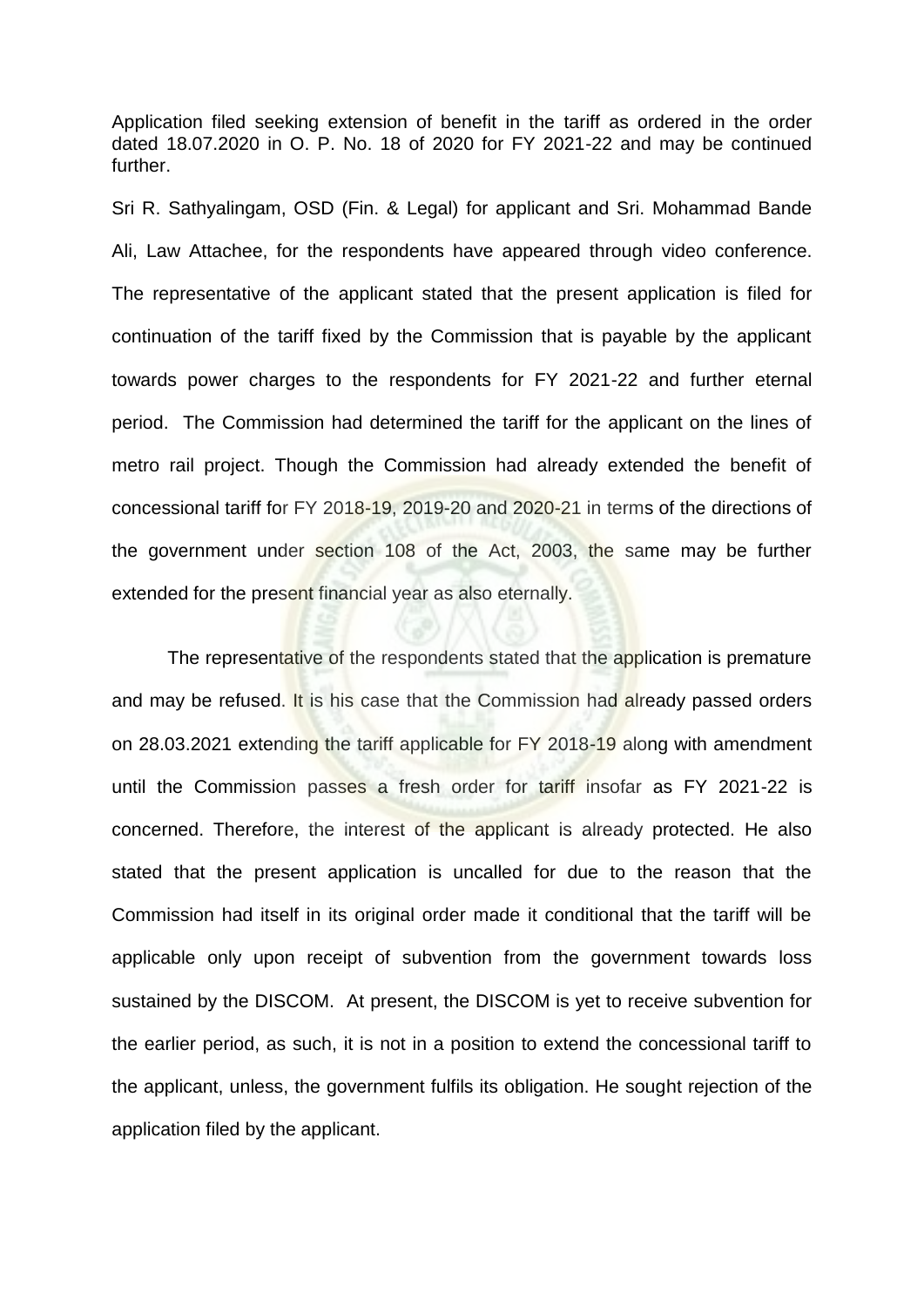The representative of the applicant stated that the efforts are being made to get the subvention released by the government to the respondents. In the light of the submissions, the application is reserved for orders.

| $Sd$ -                                        | $Sd$ -        | $Sd$ -                    |
|-----------------------------------------------|---------------|---------------------------|
| Member                                        | Member        | Chairman                  |
|                                               |               |                           |
| Case No.                                      | Name of the   | Name of the Respondent(s) |
|                                               | Petitioner(s) |                           |
| R. P. (SR) No. 19 of 2021 & I. A.   TSDISCOMs |               | -None-                    |
| (SR) No. 20 of 2021 in O. P. No.              |               |                           |
| 24 of 2020                                    |               |                           |

Review petition filed Seeking to review of the order dated 02.01.2021 in O. P. No. 24 of 2021 passed by the Commission.

I. A. filed seeking condonation of delay in filing the review petition.

Sri Mohammad Bande Ali, Law Attachee for review petitioners has appeared through video conference. The representative of the petitioners stated that the review petition is filed against the order of the Commission dated 02.01.2021 seeking review of the said order. The review petition is not filed within the stipulated time and also the period that is allowed for condoning the delay. The Commission may consider and admit the review petition by passing orders on admission and condoning the delay in filing the review petition. Having heard the representative of the petitioners, the matter is reserved for orders.

| $Sd$ -<br>Member     | $Sd$ -<br>Member          | Sd<br>Chairman            |
|----------------------|---------------------------|---------------------------|
| Case No.             | Name of the Petitioner(s) | Name of the Respondent(s) |
| O. P. No. 28 of 2021 | <b>TSDISCOMS</b>          | -None-                    |
|                      |                           |                           |
| I. A. No. 10 of 2021 |                           |                           |

Petition filed seeking determination of power purchase for FY 2020-21 to be adopted in the FY 2021-22.

I. A. filed seeking condonation of delay in filing the petition.